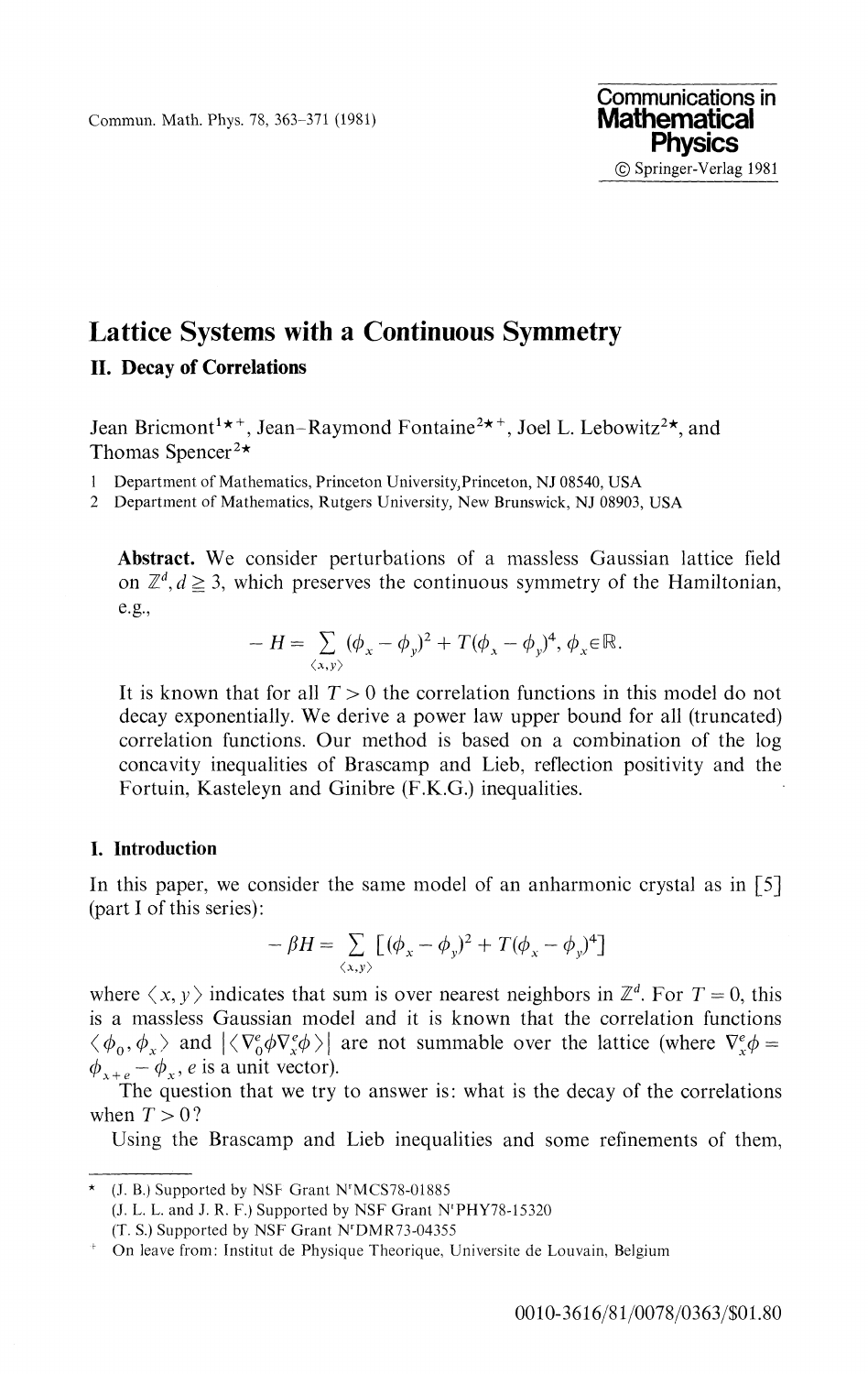we obtain suitable bounds on the Fourier transforms of several correlation functions in terms of the corresponding Gaussian ones (see Theorem 1).

Using the transfer matrix formalism for reflection positive (nearest neighbor) interactions, this gives a power law upper bound on the decay of these correlation functions (see Theorem 2). Correlation inequalities, when available, lead to stronger results (see  $\lceil 15 \rceil$ ).

Using ideas of Park [12], Fröhlich and Spencer [10], one shows, as a converse to Theorem 2 that,  $\langle \phi_0 \phi_x \rangle$  and  $|\langle \nabla_0^e \phi \nabla_x^e \phi \rangle|$  are not summable over the lattice for all *T* (see Remarks in Sect. IV).

In Theorem 3 we extend the bound of Theorem 2 to a larger class of correlation functions. This follows from a kind of "domination" by the two-point function, which uses only reflection positivity.

Finally in Sect. V, we bound all truncated correlation functions in terms of the two point function, by a suitable modification of the arguments of  $\lceil 11, 14 \rceil$ based on F.K.G. inequality [6].

## **II. The Model**

Let,  $\phi_x, x \in \mathbb{Z}^d$ , be a real random variable. We consider the following Hamiltonian with periodic boundary conditions on the parallelipiped  $\Lambda$  (c.f. [5]):

$$
-\beta H = \sum_{\langle x,y \rangle \subset A} (\phi_x - \phi_y)^2 + T \sum_{x,y \in A} J(x-y) (\phi_x - \phi_y)^4
$$
 (1)

 $J(x - y) \ge 0$  has finite range *D*. If  $D = 1$  we call it a nearest neighbor interaction.

For  $d \ge 3$ , we let  $\langle \rangle$  denote some limiting state defined on  $\pi_x \phi_x^{n_x}$  and obtained by first adding a mass term  $m^2 \sum \phi^2$  to (1) and then letting  $A \to \mathbb{Z}^d$  and  $m \to 0$ . *xeΛ* For *d —* 1,2, the expectation values < > are defined only for products of gradiants like  $V_x^e \phi = \phi_{x+e} - \phi_x$ . They are obtained by setting  $\phi_{x_0} = 0$  in (1) for some  $x_0 \in \mathbb{Z}^d$ and letting  $A \to \mathbb{Z}^d$ . See [5] for more details.

*Remark.* All the results below will be valid for all *T* in (1). One may consider also any convex polynomial instead of a quartic for the perturbation. Furthermore, if the interaction is nearest-neighbor one may replace in Theorems 1, α, *b* and 2, α, *b,* and in other results  $(\phi_x - \phi_y)^4$  by any polynomial in  $(\phi_x - \phi_y)$  semi-bounded from below (see [5], Sect. IV).

### **III. Bounds on the Fourier Transform**

We use the shorthand notation:  $\langle A; B \rangle = \langle AB \rangle - \langle A \rangle \langle B \rangle$ . We define the following Fourier transforms:

$$
S_T^{(1)}(p) = \sum_{x \in \mathbb{Z}^d} \langle \phi_0 \phi_x \rangle e^{ipx}
$$
  
\n
$$
S_T^{(2)}(p) = \sum_{x \in \mathbb{Z}^d} \langle \nabla_0^e \phi \nabla_x^e \phi \rangle e^{ipx}
$$
  
\n
$$
S_T^{(3)}(p) = \sum_{x \in \mathbb{Z}^d} \langle \phi_0^2 ; \phi_x^2 \rangle e^{ipx}
$$
  
\n
$$
S_T^{(4)}(p) = \sum_{x \in \mathbb{Z}^d} \langle (\nabla_0^e \phi)^2 ; (\Delta_x^e \phi)^2 \rangle e^{ipx}
$$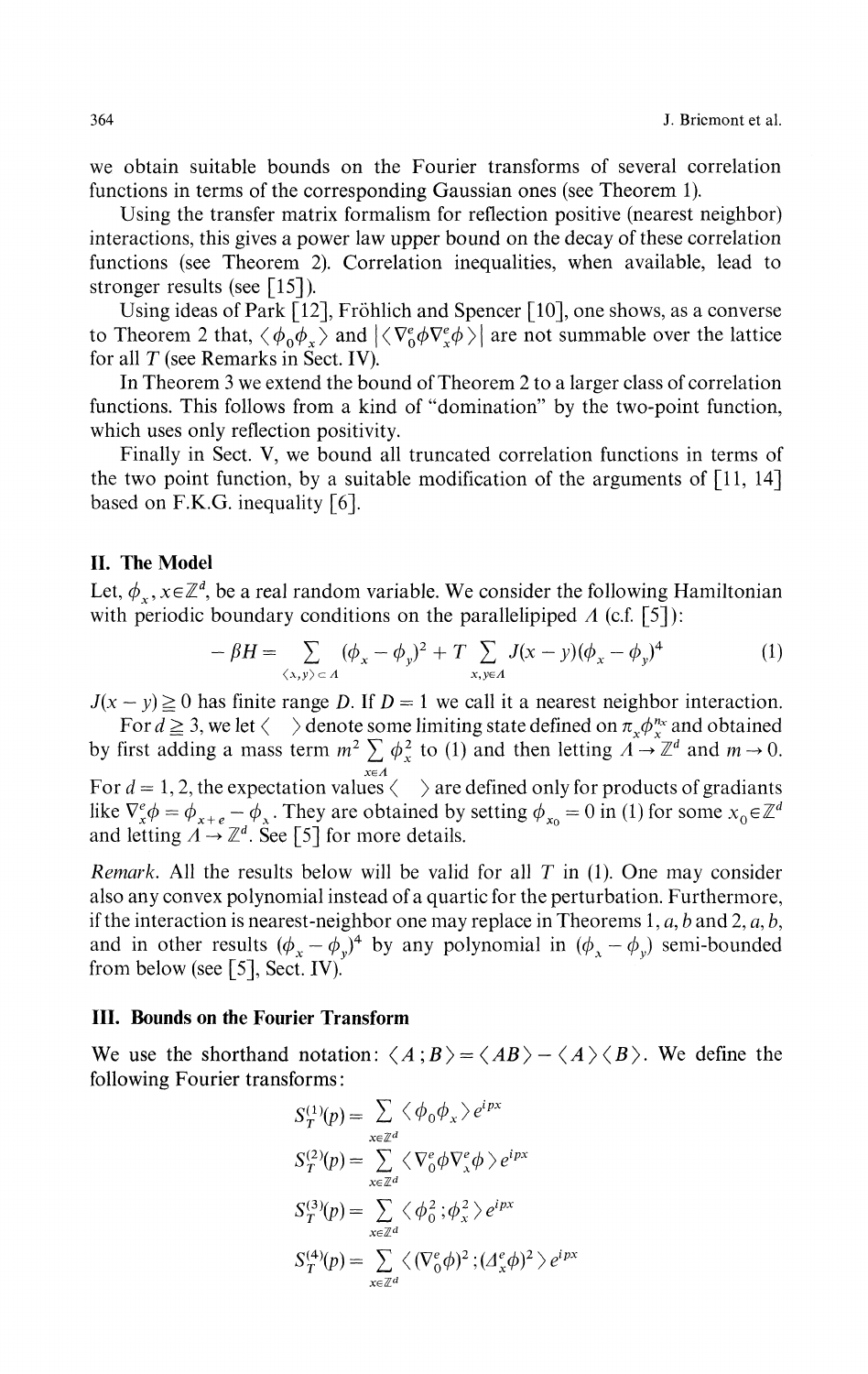Decay of Correlations 365

 $S_0^{(i)}(P)$  being the Fourier transforms for the harmonic crystal which are explicitly computable.

Since the series above do not converge absolutely, we only know that the definitions make sense because of the following Theorem (for more details see the proof of Theorem 3.1 in  $[7]$ ).

**Theorem 1.** *For all T and all*  $p \neq 0$ ,

\n- a) 
$$
S_T^{(1)}(p) \leq S_0^{(1)}(p)
$$
 for  $d \geq 3$
\n- b)  $S_T^{(2)}(p) \leq S_0^{(2)}(p)$  for all  $d$
\n- c)  $S_T^{(3)}(p) \leq S_0^{(3)}(p)$  for  $d \geq 3$
\n- d)  $S_T^{(4)} \leq S_0^{(4)}(p)$ , bounded for all  $d$ .
\n

*Proof.* a) is simply the Brascamp–Lieb inequalities [2, 3, 4] and b) follows from a) because  $S^{(2)}_T(p) = 2(1 - \cos p_e)S^{(1)}_T(p)$ . c) and d) both follow from Theorem 2.3 of [4]. The proof is based on the application of the Brascamp-Lieb inequalities to the distribution of the variables  $\psi_x^{\pm} = (\phi_x \pm \phi_x')/\sqrt{2}$  where the  $\{\phi_x'\}$  are 'dupli cate' independent variables with the same distribution as the  $\{\phi_x\}$ .

Let f be a function on  $\mathbb{Z}^d$  of finite support. Then

$$
\langle \phi^2(f); \phi^2(f) \rangle = \sum_{x,y} \langle \psi_x^+ \psi_x^- \psi_y^+ \psi_y^- \rangle f(x) f(y).
$$

One first application of the Brascamp-Lieb inequalities gives

$$
\langle \phi^2(f)\phi^2(f)\rangle \leq \sum_{x,y} c_{xy} f(x)f(y) \langle \phi_x \phi_y \rangle,
$$

where  $c_{xy} = \langle \phi_x \phi_y \rangle_{T=0}$ . This corresponds to choosing  $L = \delta_{xy} f(x)$  in Theorem 2.3 of [4]. Using again Brascamp–Lieb, the Fourier transform of  $\langle \phi_x \phi_y \rangle$  is bounded  $\overline{S_0^{(1)}}(p)$ . So

 $\langle \phi^2(f) ; \phi^2(f) \rangle \leq \int |\tilde{f}(p)|^2 S_0^1(p) * S_0^1(p) d^d p.$ 

The proof of d) is similar.

*Remark.* One may replace in c)  $\phi_0^2$  by  $\phi_z \phi_z$  and  $\phi_x^2$  by  $\phi_{z+x} \phi_{z'+x}$  for any two points  $z, z' \in \mathbb{Z}^d$  and the results still hold.

### **IV. Bounds on the Correlation Functions**

In this section, we restrict ourselves to nearest-neighbor interactions. As was noticed in [8,9], the model is then reflection positive with respect to planes containing the sites (we take periodic boundary conditions). Using this we prove

**Theorem 2.** There exist a constant c such that, for all  $x \in \mathbb{Z}^d$ ,

a) 
$$
0 \le \langle \phi_0 \phi_x \rangle \le c \frac{\ln x}{|x|} \le \frac{c}{e(1-k)} |x|^{-k}(0 < k < 1)
$$
  
\nfor  $d = 3$   
\n $0 \le \langle \phi_0 \phi_x \rangle \le c |x|^{-1}$  for  $d \ge 4$   
\nb)  $|\langle \nabla^e_0 \phi \nabla^e_x \phi \rangle| \le c |x|^{-1}$  for all d.  
\nc)  $|\langle \phi_0^2; \phi_x^2 \rangle| \le c |x|^{-1}$  for  $d \ge 3$ .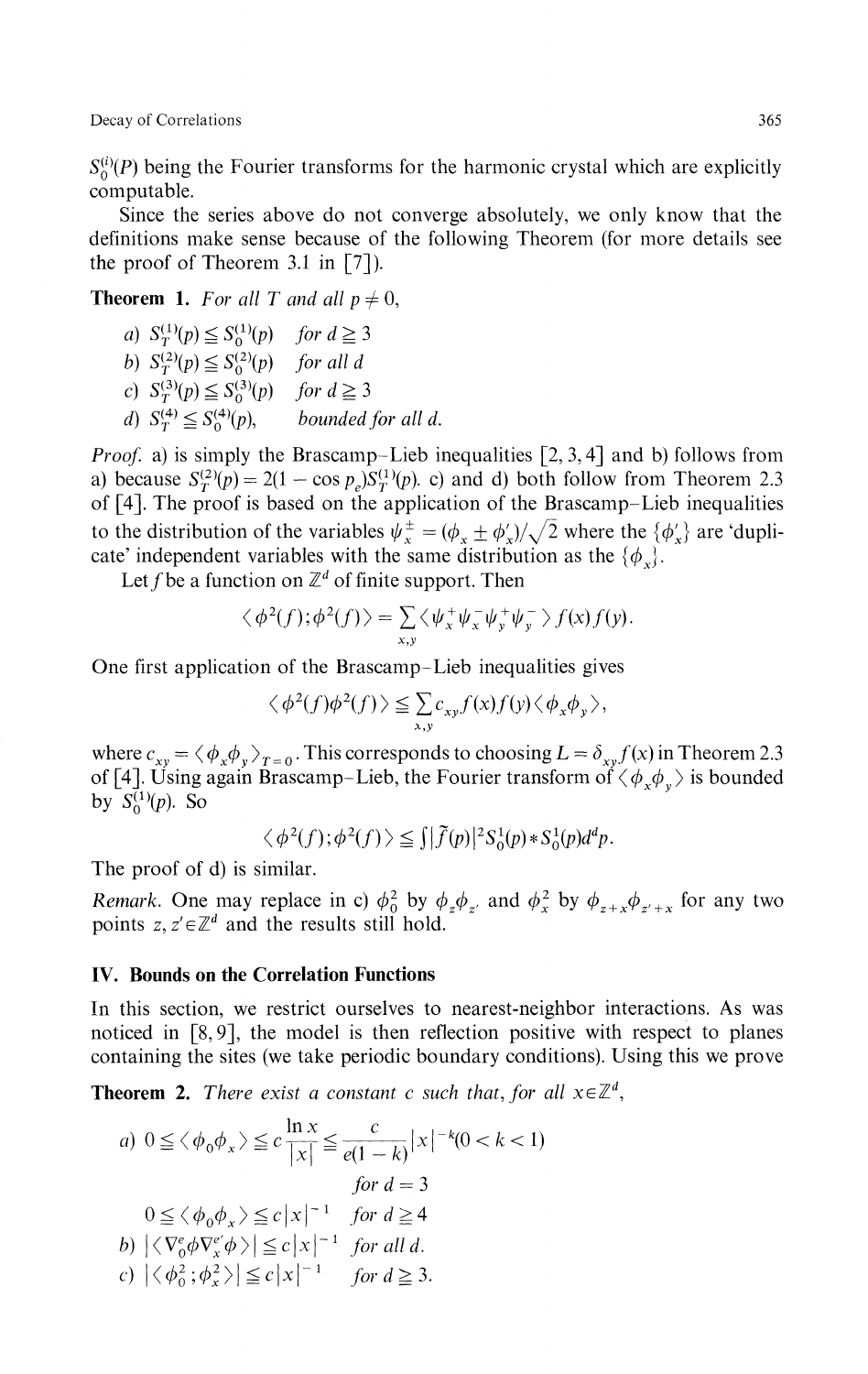*Proof.* We start with a) for  $d = 3$ ; the positivity follows from the F.K.G. inequalities (see Sect. IV).

Define  $f_L(x)$ : by  $f_L(x) = 1$  if  $x = (2z_1, 0, 0), -L \le z_1 \le L$ ,  $f_L(x) = 0$  otherwise, and write  $s(x - y) = \langle \phi_x \phi_y \rangle$ . By the Brascamp-Lieb inequalities [2, 3, 4].

$$
\sum_{x,y} f_L(x) f_L(y) s(x - y) \leq \sum_{x,y} f_L(x) f_L(y) c_{xy}
$$
  
= 
$$
\int_{-\pi}^{\pi} |f_L(p)|^2 \left[ \sum_{\xi} (1 - \cos p_{\xi}) \right]^{-1} \prod_{i=1}^d dp_i
$$

where  $f_L(p) = \sum_{n=0}^{L} e^{-i2yp_1}$ ,  $p_1$  is the component along the  $e_1$  axis. Clearly,

$$
|f_L(p)|^2 \le 4 \frac{(1 - \cos 2p_1 L)}{(1 - \cos 2p_1)}.
$$

So we have

$$
\sum_{x,y} s(x-y) f_L(x) f_L(y) \le 4 \int_{-\pi}^{\pi} \frac{(1 - \cos 2p_1 L) d^d p}{(1 - \cos 2p_1) (\sum_{\xi} (1 - \cos p_{\xi}))}
$$

The integral has three singularities: at  $p_{\xi} = 0 \forall \xi$ , and at  $p_1 = \pm \pi$ .

Let us consider the singularity at 0 and restrict the integration from  $-\frac{1}{2}\pi$ to  $+\frac{1}{2}\pi$ . Setting  $Lp_{\xi} = p'_{\xi}$  the integral is bounded by

$$
CL^{4-d} \int_{-(1/2)\pi L}^{(1/2)\pi L} \frac{1 - \cos 2p'_1}{p'_1} \frac{d^d p'}{p'^2} \tag{2}
$$

because  $1 - \cos x \ge \frac{2}{\pi^2} x^2, x \in [-\pi, \pi]$ . In the (worst) case,  $d = 3$ , this is less than

$$
CL \int_{-(1/2)\pi L}^{(1/2)\pi L} \frac{1 - \cos p'_1}{p'_1{}^2} dp'_1 \int_{-(1/2)\pi L}^{(1/2)\pi L} \frac{d^2 p'}{p'_2{}^2 + p'_3{}^2}.
$$
 (3)

The integral in  $p'_1$  is uniformly bounded in L and the one in  $p'_2, p'_3$  diverges as  $ln L$ .

The singularities at  $\pm \pi$  give a contribution bounded by CL. So,

$$
\sum_{x,y} s(x-y) f_L(x) f_L(y) \leq CL \ln L. \tag{4}
$$

By reflection positivity, each term in (4) is positive. (We could also use F.K.G. inequalities, see Sect. V, but this would not work for case b)). Moreover, using the transfer matrix formalism  $\lceil 13 \rceil$ 

$$
\langle \phi_0 \phi_{2x} \rangle = \langle \phi_0 T^{2x} \phi_0 \rangle \tag{5}
$$

when x is along a coordinate axis, say  $e_1$  and T is the transfer matrix associated with the  $e_1$  direction. *T* is known to be self-adjoint with respect to the scalar product  $(A, B) = \langle \theta(A)B \rangle$  and  $||T|| \leq 1$ . By the spectral theorem, with  $d\mu$  the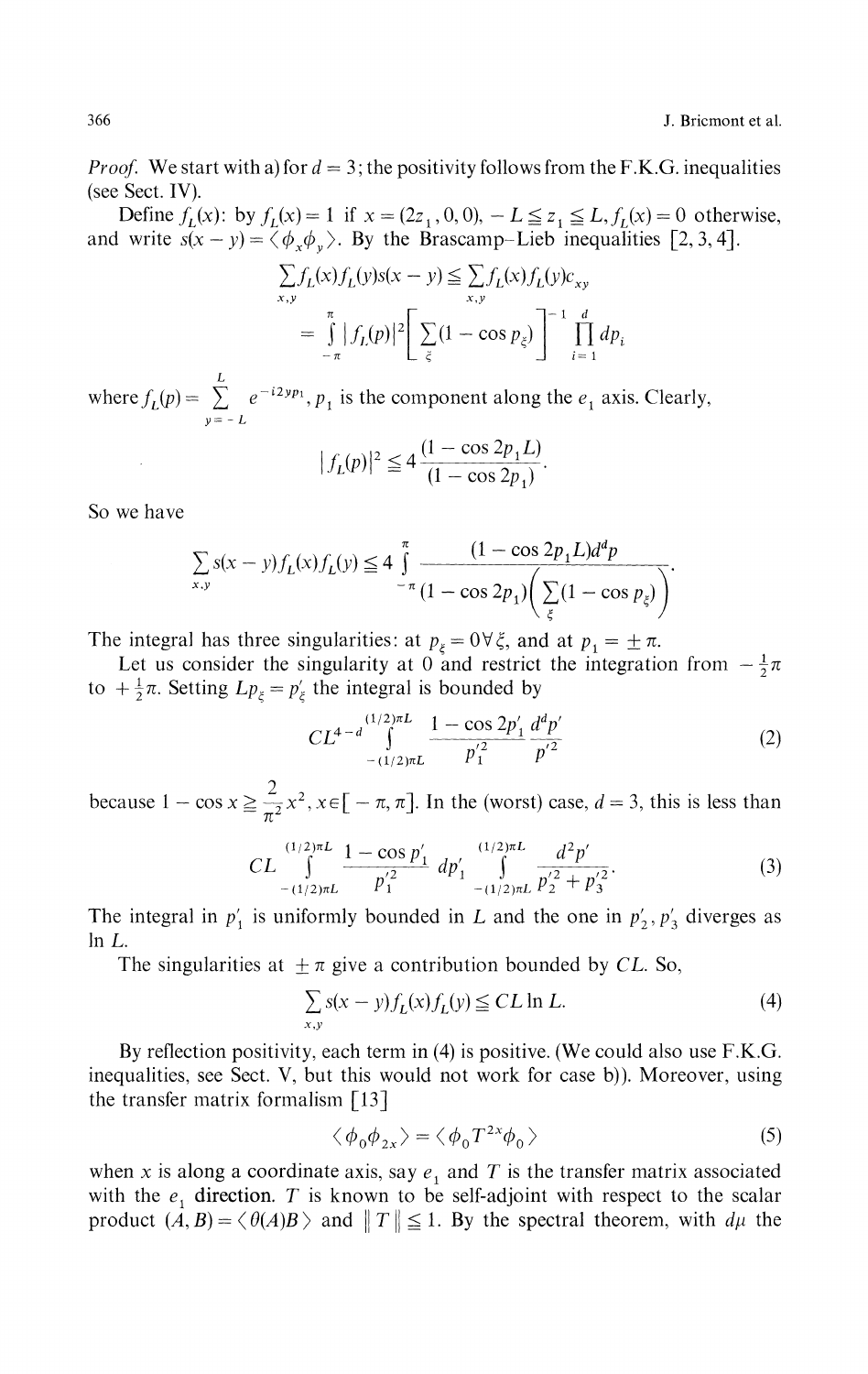Decay of Correlations

spectral measure,

$$
\langle \phi_0 \phi_{2x} \rangle = \int\limits_{-1}^{+1} \lambda^{2|x_1|} d\mu(\lambda) \le \int\limits_{-1}^{+1} \lambda^{2|x_1| - 2} d\mu(\lambda) = \langle \phi_0 \phi_{2x - 2} \rangle \tag{6}
$$

which shows that  $s(2x)$  is monotone decreasing in  $|x|, x = (x_1, 0, 0)$ . Using (6) one has,

$$
L \sum_{0 \le x_1 \le 2L} s(2x) \le \sum_{x,y} s(x-y) f_L(x) f_L(y)
$$

and by  $(4)$ ,

$$
\sum_{0 \le x_1 \le 2L} s(2x) \le C \ln L.
$$

Finally,

$$
s(2x) \le \frac{1}{|x_1|} \sum_{y=0}^{x_1} s(2y) \le C \frac{\ln |x_1|}{|x_1|}.
$$

This proves our Proposition for x along a coordinate axis with even coordinate. If the coordinate  $x_1$  is odd, we make a reflection through the plane perpendicular to the axis *e*, at coordinate  $\frac{|x_1|}{2}$ . Then we have

$$
\left| \langle \phi_0 \phi_x \rangle \right| \le \langle \phi_0 \phi_{x-1} \rangle^{1/2} \langle \phi_0 \phi_{x+1} \rangle^{1/2} \le c \frac{\ln|x_1|}{|x_1|}.
$$

If *x* does not lie on a coordinate axis, we suppose that *x<sup>1</sup>* is the largest coordinate of *x.* Then,

$$
|x_1| \ge \frac{|x|}{d} = \frac{1}{d} \sum_{i=1}^d |x_i|.
$$

Making the same reflection as before, we obtain our result if we use also

$$
\frac{\ln x}{x^{\varepsilon}} \leqq \frac{1}{e\varepsilon}.
$$

For  $d \ge 4$  the integral (3) is of order L and this finishes the proof of case a).

For case b) we first use reflections to reduce ourselves to the case where both gradients  $\nabla^e$ ,  $\nabla^{e'}$  are in the same direction, i.e.,  $e = e'$ . Then, using Theorem 1, b), one shows that

$$
\sum_{x,y} f_L(x) f_L(y) \Big| \Big\langle \nabla_x^e \phi \nabla_x^e \phi \Big\rangle \Big|
$$
  

$$
\leq c \int_{-\pi}^{+\pi} |f_L(p)|^2 \prod_{i=1}^d dp_i \leq cL
$$
 (7)

To prove the monotonicity in x, along a coordinate axis, we write

$$
\big|\big\langle\nabla^e_0\phi\nabla^e_x\phi\big\rangle\big|=\big|\big\langle\phi_0\phi_{x+e}\big\rangle+\big\langle\phi_0\phi_{x-e}\big\rangle-2\big\langle\phi_0\phi_{x}\big\rangle\big|
$$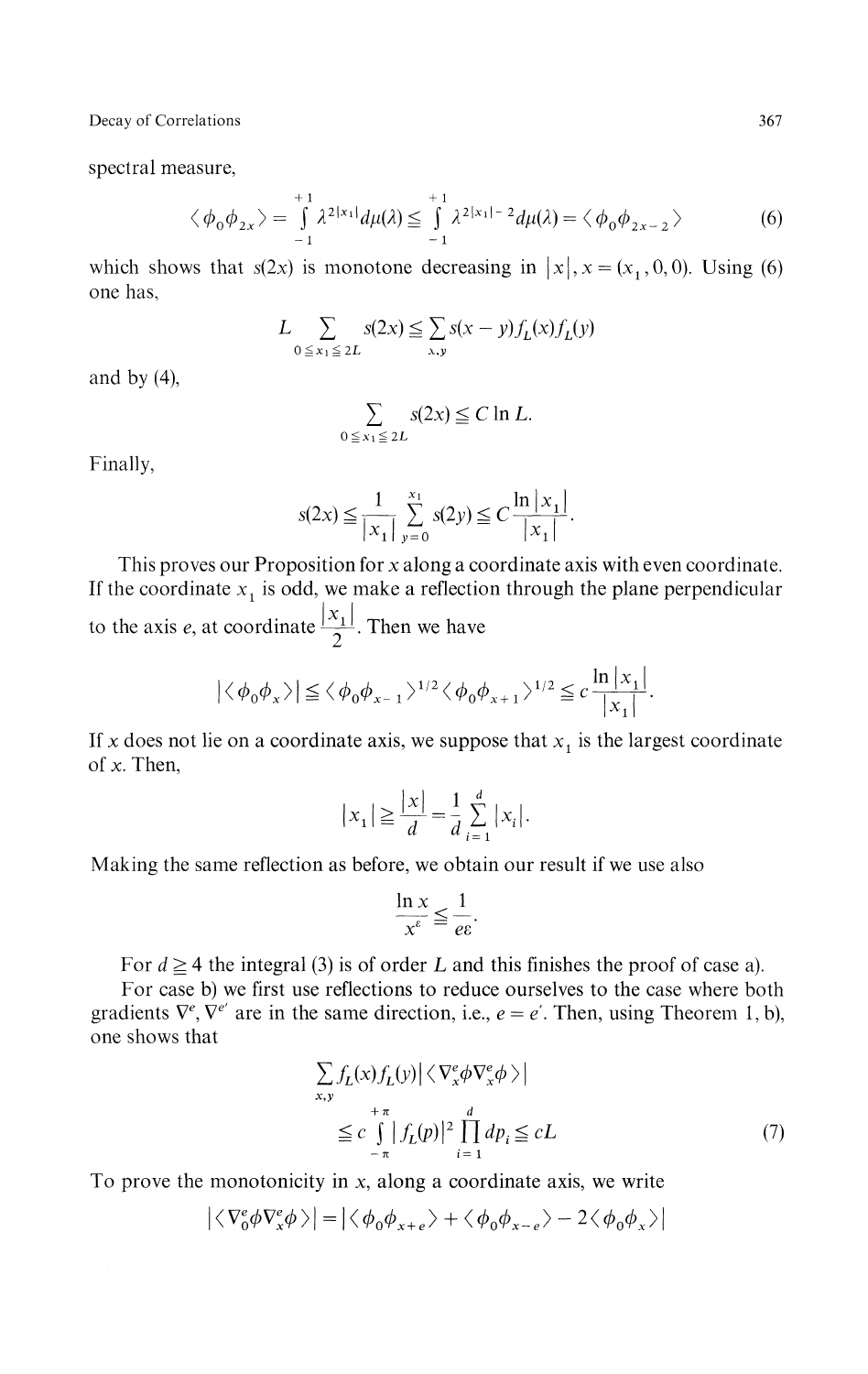Using the spectral representation (6) we see that for  $|x|$  *odd*  $|\langle \nabla^e_{0} \phi \nabla^e_{x} \phi \rangle|$  is mono tone decreasing in  $|x|$ . Combining this with (7) we see that for  $|x|$  odd

$$
\left|\langle \nabla_0^e \phi \nabla_x^e \phi \rangle \right| \leq \frac{\ln|x|}{|x|}.
$$

If  $|x|$  is even, then making a reflection through  $\frac{|x|}{2}$  we get

$$
\begin{aligned} \left| \langle \nabla_0^e \phi \nabla_x^e \phi \rangle \leq & \left| \langle \nabla_0^e \phi \nabla_{x-1}^e \phi \rangle \right|^{1/2} \\ & \left| \langle \nabla_0^e \phi \nabla_{x+1}^e \phi \rangle \right|^{1/2} \end{aligned}
$$

which finishes case b); for *x* not on a coordinate axis, we do as in a). Case c) is similar to a) for  $d \geq 4$ .

*Remarks,* 1. Using a Mermin-Wagner type of argument, one shows [16,17] that for all  $T$ :

$$
S_T^{(1)}(p) \geq (2 + 12T < (\phi_0 - \phi_1)^2>)^{-1} S_0^{(1)}(p).
$$

As noticed by Park [12] and Fröhlich and Spencer [10] this, combined with Theorem 1 shows that for some constants  $c_1$ ,  $c_2$ 

$$
c_2 \frac{1 - \cos p_e}{\sum_{\xi} (1 - \cos p_{\xi})} \le S_T^{(1)}(p) |1 - e^{ip_e}|^2 \le c_1 \frac{1 - \cos p_e}{\sum_{\xi} (1 - \cos p_{\xi})}
$$

If we let  $p \rightarrow 0$  (for  $d > 1$ ) parallel to *e* or perpendicular to it we see that  $S^{(1)}(p) \left| 1 - e^{ip_e} \right|^2$  is not continuous at  $p = 0$ . By the Riemann-Lebesgue lemma, this implies that

$$
\sum_{x} \left| \left\langle \phi_{0} \phi_{x} \right\rangle \right| \quad \text{and} \quad \sum_{x} \left| \left\langle \nabla_{0}^{e} \phi \nabla_{x}^{e} \phi \right\rangle \right|
$$

diverge which is, in a sense, a converse to Theorem 2.

2. Of course one would expect a better decay than the one given by Theorem 2. We could obtain this if instead of summing over a line, we were summing over a square or a cube. But then we need to know that  $\langle \phi_0 \phi_x \rangle$  reaches its minimum for *x* in the corners of the cube. However, by using correlation inequalities, one can show this for Ising and plane rotator models. This was noticed and used in  $[15]$  to yield  $s(x) \leq C|x|^{2-d}$ .

We have the following extension of Theorem 2, which is a simple application of reflection positivity.

#### **Theorem 3**

*a)* For  $d \ge 3$  let  $f = \prod_{x} \phi_x^{n_x}$  where  $x_1 \le 0$  if  $n_x \ne 0$  and let  $y = (y, 0, \ldots, 0), y \ge 0$ . *Then*

$$
\left| \langle f\phi_y \rangle \right| \le \langle f^2 \rangle^{1/2} \langle \phi_0 \phi_{2y} \rangle^{1/2} \le \langle f^2 \rangle^{1/2} \left( \frac{\ln |y|}{|y|} \right)^{1/2}
$$
  

$$
\left| \langle f; \phi_y^2 \rangle \right| \le \langle f^2 \rangle^{1/2} \langle \phi_0^2; \phi_{2y}^2 \rangle^{1/2}
$$
  

$$
\le \langle f^2 \rangle^{1/2} |y|^{-1/2}
$$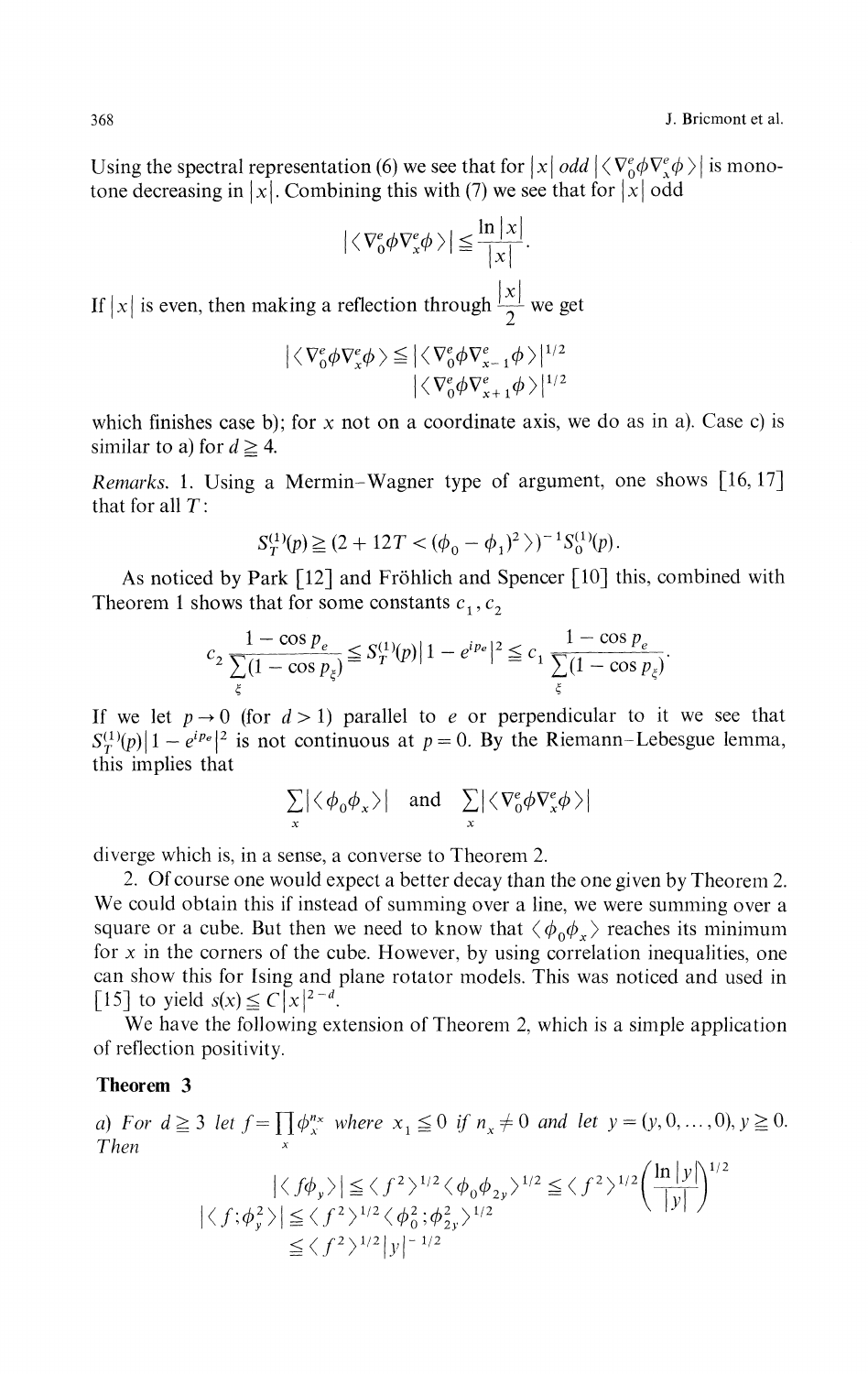Decay of Correlations 369

*b)* For all d, let  $f = \prod (\phi_x - \phi_y)^{n_{xy}}$  where  $x_1, y_1 \leq 0$  if  $n_{xy}$  $z \geq 0$ ; then

$$
\left| \langle f \nabla_z^{e_1} \phi \rangle \right| \leq \langle f^2 \rangle^{1/2} \left| \langle \nabla_0^{e_1} \phi \nabla_{2z+1}^{e_1} \phi \rangle \right|^{1/2}
$$
  

$$
\leq \langle f^2 \rangle^{1/2} |z|^{-1/2}.
$$

*Proof.* This follows immediately from the Schwartz inequality deduced from reflection positivity [8] and the translation invariance of  $\langle \rangle$ . We also use the ordinary Schwartz inequality to bound  $\langle f \theta f \rangle^{1/2} \leq \langle f^2 \rangle^{1/2}$ .

*Remark.* More generally, Theorem 2 shows that, for reflection positive models, if  $\langle A; \tau^x A \rangle$  clusters then for any  $B, \langle B; \tau^x A \rangle$  clusters.

# **V. F.K.G. Inequalities**

In  $\lceil 1 \rceil$  it was proven that the F.K.G. inequalities hold whenever

$$
\frac{d^2H}{d\phi_x d\phi_y} \ge 0 \quad \forall x, y
$$

which is the case of  $(1)$ .

 $W_e$  say that a fund  $\phi_x \ge \phi'_x$  for all *x*.  $\frac{1}{2}$ 

 $\sqrt{\frac{1}{f}} \int_{0}^{x} f(x) \, dx$  are  $\frac{1}{\sqrt{2}}$  and  $\frac{1}{\sqrt{2}}$  in  $\frac{1}{\sqrt{2}}$  in  $\frac{1}{\sqrt{2}}$  in  $\frac{1}{\sqrt{2}}$  in  $\frac{1}{\sqrt{2}}$  in  $\frac{1}{\sqrt{2}}$ 

$$
\langle fg \rangle \ge \langle f \rangle \langle f \rangle \tag{10}
$$

provided the expectation values are well defined.

Let, for  $\lambda \geq 0, \sigma_{\lambda,\lambda}$  be defined by

$$
\sigma_{x,\lambda}(\phi_x) = \begin{cases}\n\phi_x & \text{if } |\phi_x| \le \lambda \\
\lambda \operatorname{sign} \phi_x, & \text{if } |\phi_x| \ge \lambda \\
\tilde{\sigma}_{x,\lambda} = \lambda^{-1} \sigma_{x,\lambda}.\n\end{cases}
$$

Given a function  $n = (n_x)$  from  $\mathbb{Z}^d$  into  $\mathbb N$  of finite support, we let

$$
|n| = \sum_{x} n_x, \quad \underline{n} = \{x | n_x \neq 0\}
$$

$$
\sigma_n = \prod_{x} \sigma_{x,\lambda}^{n_x}, \quad \tilde{\sigma}_n = \prod_{x} \tilde{\sigma}_{x,\lambda}^{n_x}
$$

$$
\tilde{\Sigma}_n = \sum_{x} n_x \tilde{\sigma}_{x,\lambda}.
$$

The following lemma simplifies the argument of [11] because we do not have to use the gas variable. We drop the index *λ* in what follows.

#### **Lemma**

*a*) For any two functions n, m from  $\mathbb{Z}^d$  into  $\mathbb{N}$  of finite support,

$$
\left| \langle \sigma_n \sigma_m \rangle - \langle \sigma_n \rangle \langle \sigma_m \rangle \right| \leq \lambda^{(|n| + |m| - 2)} \sum_{x,y} n_x n_y \langle \sigma_x \sigma_y \rangle
$$
  

$$
b) \langle \sigma_x \sigma_y \rangle \leq \langle \varphi_x \varphi_y \rangle.
$$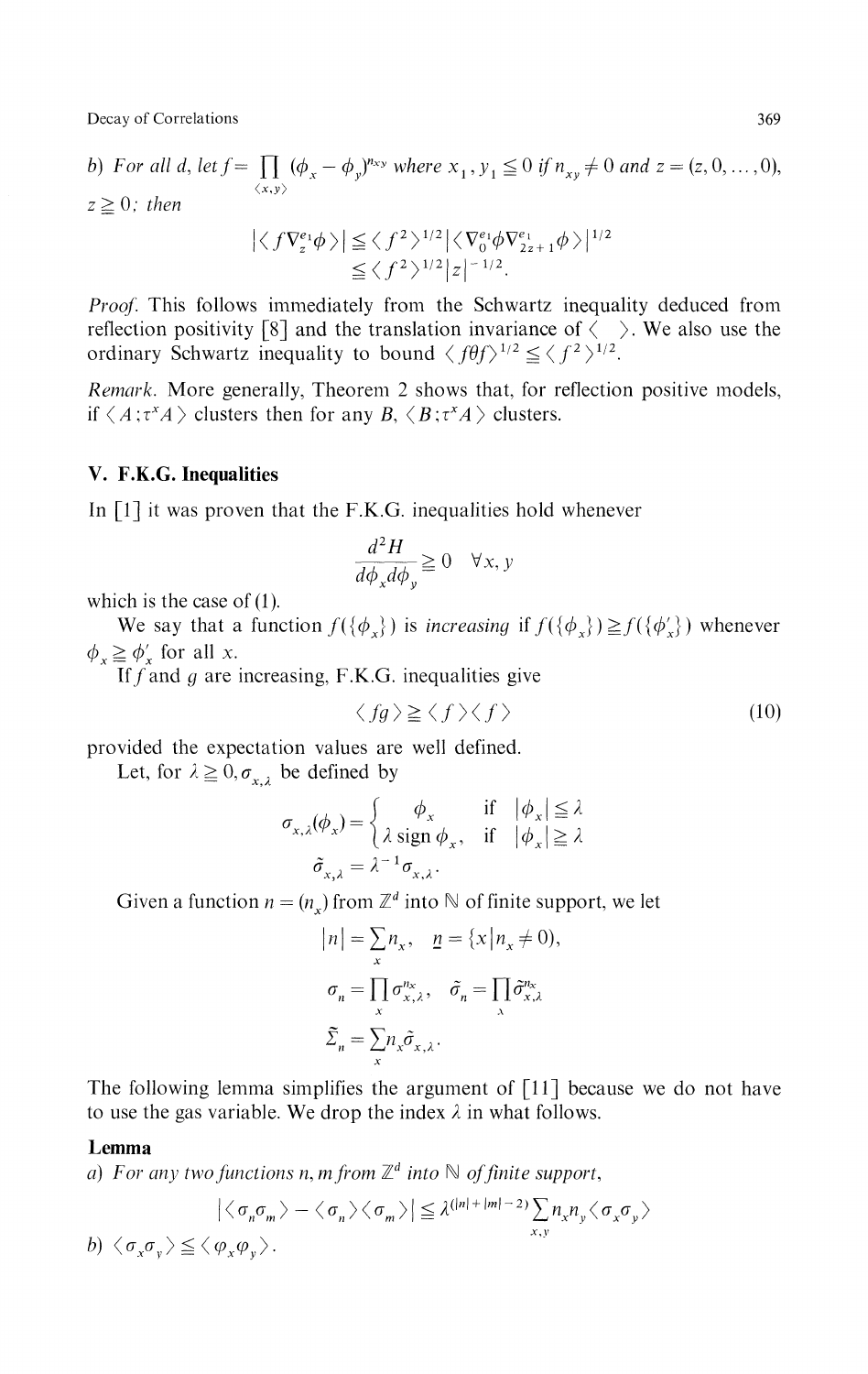370 J. Bricmont et al.

*Proof*

a) is the statement that

$$
\pm (\langle \tilde{\sigma}_n \tilde{\sigma}_m \rangle - \langle \tilde{\sigma}_n \rangle \langle \tilde{\sigma}_m \rangle) \leq \langle \tilde{\Sigma}_n \tilde{\Sigma}_m \rangle. \tag{11}
$$

But, since  $|\tilde{\sigma}_n| \leq 1$ ,  $\sum_{n=1}^{\infty} \tilde{\sigma}_n$  are increasing for all *n*. Therefore (11) follows by adding the two F.K.G. inequalities:

$$
\langle (\tilde{\Sigma}_n + \tilde{\sigma}_n)(\tilde{\Sigma}_m + \tilde{\sigma}_m) \rangle \ge \langle \tilde{\Sigma}_n + \tilde{\sigma}_n \rangle \langle \tilde{\Sigma}_m + \tilde{\sigma}_m \rangle
$$
  

$$
\langle (\tilde{\Sigma}_n - \tilde{\sigma}_n)(\tilde{\Sigma}_m + \tilde{\sigma}_m) \rangle \ge \langle \tilde{\Sigma}_n - \tilde{\sigma}_n \rangle \langle \tilde{\Sigma}_m + \tilde{\sigma}_m \rangle
$$

 $(\langle \tilde{\Sigma}_m \rangle = 0$  by symmetry here.)

b) follows from F.K.G. because  $\phi_x - \sigma_x$  is increasing and we write

$$
\langle \phi_x \phi_y \rangle = \langle (\phi_x - \sigma_x) \phi_y \rangle + \langle \sigma_x (\phi_y - \sigma_y) \rangle + \langle \sigma_x \sigma_y \rangle
$$

The first two terms are positive  $(\langle \phi_v \rangle = \langle \sigma_x \rangle = 0)$  which proves b).

**Theorem 4.** Let  $d \geq 3$ . For any  $a, b \in \mathbb{N}$ , there exists a constant c(a, b) such that, *for all n, m with*  $|n| = a$ ,  $|m| = b$ .

$$
\left| \left\langle \prod_{x} \phi_{x}^{n_{x}} \prod_{y} \phi_{y}^{m_{y}} \right\rangle - \left\langle \prod_{x} \phi_{x}^{n_{x}} \right\rangle \left\langle \prod_{y} \phi_{y}^{m_{y}} \right\rangle \right|
$$
\n
$$
\leq c(a, b) F_{a, b} \left( \max_{\substack{x \in \underline{n} \\ y \in \underline{m}}} \left\langle \phi_{x} \phi_{y} \right\rangle \right) \tag{12}
$$

where

$$
F_{a,b}(z) = (\log z)^{a+b-2}z.
$$

*Proof.* For each factor  $\phi_x$  in the expectation value of the l.h.s. of (12) we write  $\sigma_x = (\phi_x - \sigma_x) + \sigma_x$  and expand the products over x and y into a sum. There is one term in that sum of the form  $\langle \sigma_n \sigma_m \rangle - \langle \sigma_n \rangle \langle \sigma_m \rangle$  that we bound via the Lemma. All other terms are of the form  $\langle \prod (\phi_x - \sigma_x)^{\tilde{n}_x} \prod \phi_y^{\tilde{n}_y} \rangle$  with at least **\ λ** *y I* one  $n_x \neq 0$ . But the Brascamp-Lieb inequalities tell us that the distribution of *x* is of the form  $e^{-\alpha\varphi}G(\phi_x)$  with *G* log concave and  $\alpha \neq 0$  (for  $d \geq 3$ ). Since  $|\phi_x - \sigma_x| \leq \phi_x \chi(|\phi_x| \geq \lambda)$ , we have (using Schwartz's inequality) that each of the terms with  $(\phi_x - \sigma_{x,\lambda})$  is bounded by (Const)  $e^{-\lambda}$ . We choose

$$
\lambda = -\log\left(\max_{\substack{x \in \underline{n} \\ y \in \underline{m}}} \langle \phi_x \phi_y \rangle\right)
$$

and this finishes the proof.

Using Proposition 2, we have

**Corollary.** Let the interaction be nearest-neighbor. For each  $k < 1$  and each a,  $b \in \mathbb{N}$ , *there exists a constant*  $c(k, a, b)$  *such that for all n, m with*  $|n| = a$ ,  $|m| = b$ ,

$$
\left\langle \prod_{x} \phi_{x}^{n_{x}} \prod_{y} \phi_{y}^{m_{y}} \right\rangle - \left\langle \prod_{x} \phi_{x}^{n_{x}} \right\rangle \left\langle \prod_{y} \phi_{y}^{m_{y}} \right\rangle
$$
  
\n $\leq c(k, a, b) [\text{dist}(n, m)]^{-k}.$